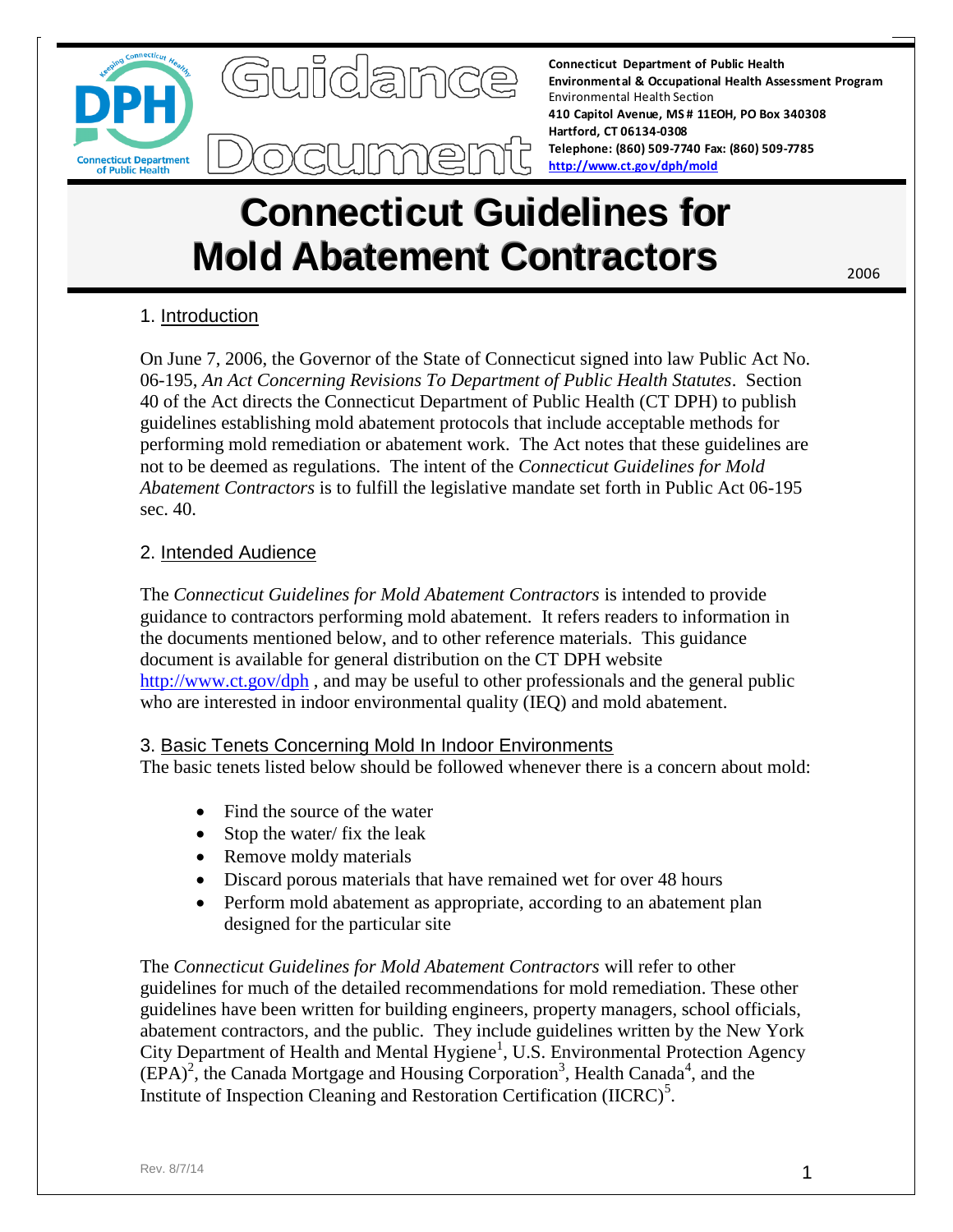## 4. Professional Involvement

#### A. Abatement Contactors

There are a number of types of professional contractors that perform various kinds of environmental abatement. These include environmental contractors such as those who perform lead, radon, and/or asbestos abatement, and restoration and cleaning contractors involved in water restoration, smoke and fire restoration, and carpet cleaning specialists. Before entering into the mold abatement business, any contractor should acquire professional training in this area, and become familiar with technical and reference materials referenced in this document.

#### B. Training

Contractors should be trained to use state-of-the-art techniques when performing mold abatement to keep building occupants and their own workers safe. The State of Connecticut does not offer training or licensure for mold abatement contractors. There are a number of professional organizations and trade groups that have created credentialing and standards-setting programs in order to "selfpolice" the industry, in the absence of federal and state regulations. Below is a list of some of the national organizations offering training and credentialing in mold abatement. This list should not be considered comprehensive. It should be noted that the quality of the training one receives might vary greatly depending upon the organization sponsoring the training, the curricula, and the actual trainer.

| Organization                                                                                               | Acronym      | Web address                         |
|------------------------------------------------------------------------------------------------------------|--------------|-------------------------------------|
| Institute for Inspection,                                                                                  | <b>IICRC</b> | http://www.iicrc.org                |
| <b>Cleaning and Restoration</b>                                                                            |              |                                     |
| Certification                                                                                              |              |                                     |
| American Council for                                                                                       | <b>ACAC</b>  | http://www.acac.org/                |
| <b>Accredited Certification</b><br>(Formerly, American Indoor Air<br>Quality Council)                      | (AmIAO)      | (http://www.iaqcouncil.org)         |
| <b>Indoor Air Quality</b>                                                                                  | <b>IAQA</b>  | http://www.iaqa.org                 |
| Association                                                                                                |              |                                     |
| Interactive Occupational                                                                                   | <b>IOT</b>   | http://www.iot-edu.com              |
| Training                                                                                                   |              |                                     |
| Restoration Industry Assoc.<br>(formerly, Association of Specialists)<br>in Cleaning and Restoration-ASCR) | <b>RIA</b>   | http://www.restorationindustry.org/ |

One organization for contractors, the Institute for Inspection, Cleaning and Restoration Certification (IICRC), has published a voluntary standard for professional mold remediators called *IICRC Standard and Reference Guide for Professional Mold Remediation, S520, first published in December 2003. The 2<sup>nd</sup>* edition was approved by ANSI and released in late 2008. The *CT Guidelines for Mold Abatement Contractors* refers readers to the most current version available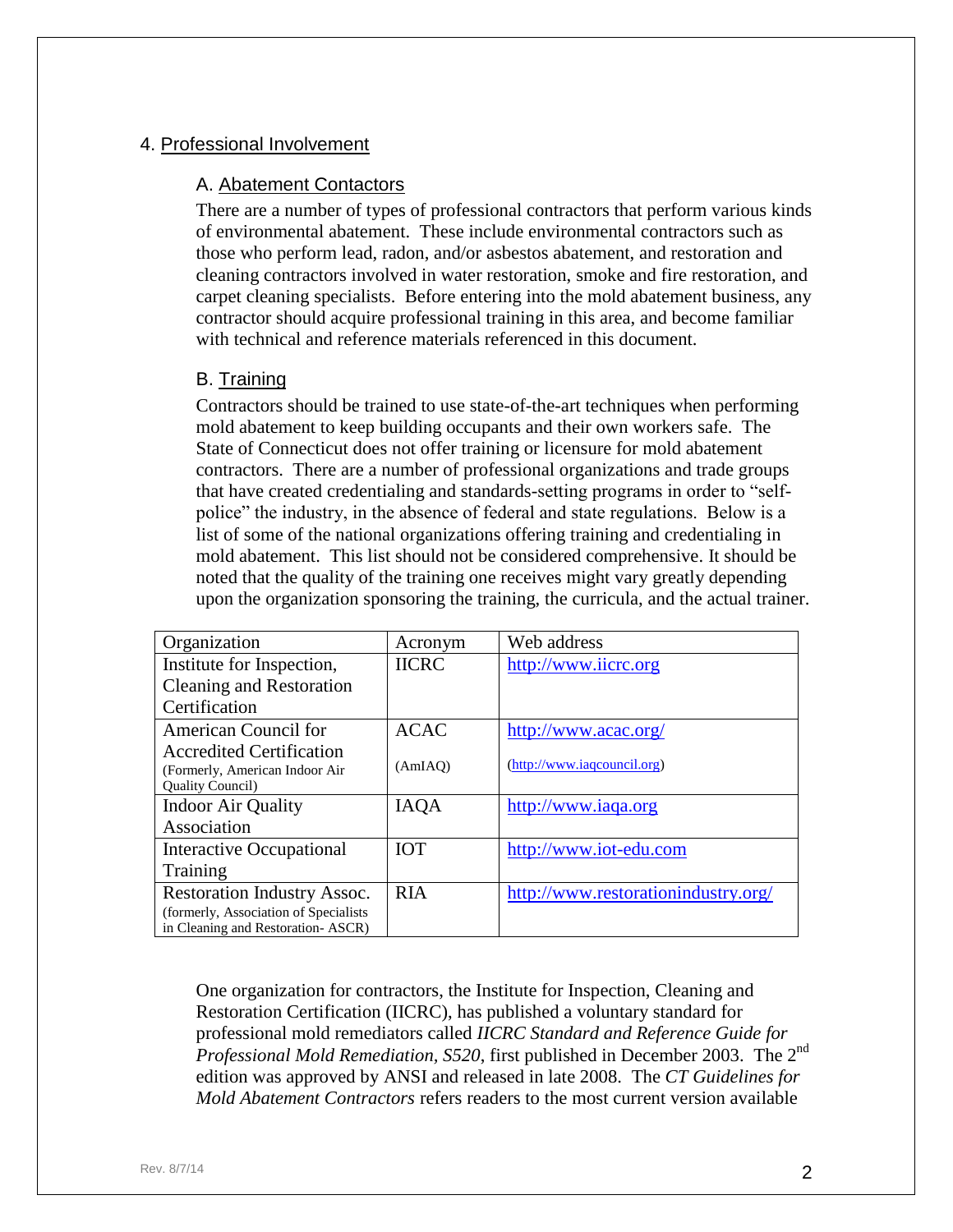of *IICRC S520* for a detailed discussion about the technical aspects of mold abatement that space does not allow for here. The CT DPH recommends that as a minimum competency, all mold abatement contractors doing business in Connecticut follow the principles and practices stated in the most current version of *IICRC S520*. Further, we recommend that every mold abatement job site have a full-time supervisor at the jobsite who is formally trained to understand the principles and practices described in *IICRC S520*. Additionally, we recommend that all workers other than the job-site supervisor be adequately trained so that they understand the proper use of personal protective equipment (PPE), know how and when to use such equipment, and can work in a safe manner without causing harm to themselves, fellow workers and building occupants, or the building.

## C. Third Party Oversight – The Industrial Hygienist/Indoor Environmental Professional

Third party oversight should be used whenever the mold abatement contractor has questions about how to abate a certain area, whether certain methods should be employed, or if unusual circumstances exist such as health considerations of building occupants, or questions about how much of an area should be abated (i.e., half of the wall vs. the entire wall). Some specific examples of when third party oversight is recommended are:

- During mold abatement project(s) in a hospital, nursing home, rehabilitation facility or medical clinic
- In any setting where there are immunocompromised persons
- Where there has been raw sewage contamination and a determination must be made about what can be salvaged
- Where an independent assessment is called for
- Where it is determined that it would be beneficial to collect samples based upon a hypothesis generated from a site assessment. *NOTE- the Industrial Hygienist/Indoor Environmental Professional* (*IH/IEP) should consult with their lab\* prior to going to the site for instructions on how the lab wants the samples collected and transported.*

\*Laboratories should be accredited by the American Industrial Hygiene Association and be a current, successful participant in the Environmental Microbiology Laboratory Accreditation Program (EMLAP). EMLAP is specifically designed for labs identifying microorganisms commonly detected in air, fluids, and bulk samples during indoor air quality studies in a variety of settings. Participation assists the laboratory in maintaining high quality standards. $\frac{6}{1}$ 

Note that if microbiological samples are to be collected and interpreted for the client, this should be performed by the IH/IEP and not the mold abatement contractor.

CT DPH recommends that all individuals acting as consultants on mold abatement projects, whether they are industrial hygienists and/or independent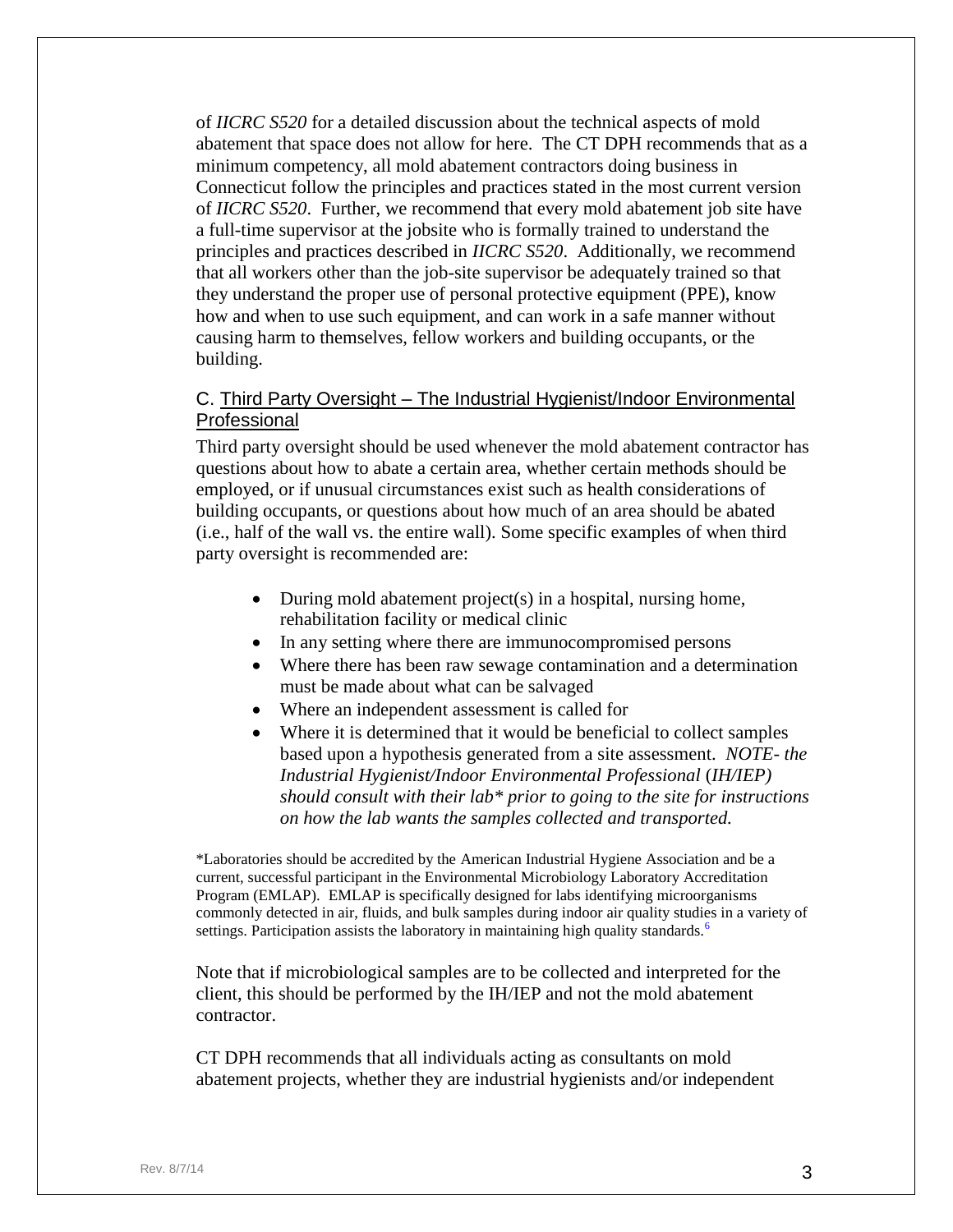environmental professionals, obtain training regarding indoor air quality and sampling for and interpretation of bacteria and mold in indoor environments. The American Industrial Hygiene Association (AIHA) [\[http://www.aiha.org/\]](http://www.aiha.org/), American Conference of Governmental Industrial Hygienists (ACGIH) [\[http://www.acgih.org/\]](http://www.acgih.org/) and American Council for Accredited Certification (ACAC) [\[http://www.acac.org/\]](http://www.acac.org/) are some of the national organizations providing this type of training.

#### 5. Environmental Assessment

The first step in most mold investigations should be to take a building history. Answers to important questions like age of the building and of the roof, construction history, history of water damage, leaks/floods, and maintenance history helps the IH/IEP and mold abatement contractor gain a larger picture about the building, and may impact sampling and/or remediation strategies.

During the initial walkthrough, emphasis should be placed upon looking for evidence of water damage, because this is where mold is likely to be found. Taking note of musty, moldy odors is often a good way to begin an investigation and head towards the direction of the source of the odor (mold). As the basic tenets note (section 3), the source of the water must be found and stopped *immediately*, moldy materials must be removed and replaced (if porous), the area must be dried, and abatement must take place according to these guidelines.

Decisions about appropriate remediation strategies are not always reliably made based upon visual inspection alone. Mold may be growing in places that are not readily observable, such as on the reverse side of wallboard panels, inside of wall cavities, and inside of HVAC systems. This is what is often referred to as "hidden mold". Hidden mold should be remediated along with mold that is readily visible. Other tools in addition to our senses of sight and smell may be employed to alert the mold abatement contractor to the presence of hidden mold. Some of these are discussed briefly below.

#### A. Visual Inspection

Visual inspection of the property may be conducted by the mold abatement contractor, third party consultant (IH/IEP), or both. According to the NYC *Guidelines on Assessment and Remediation of Fungi in Indoor Environments*, "visual inspection is the most important initial step in identifying a possible contamination problem. The extent of any water damage and mold growth should be visually assessed. This assessment is important in determining remedial strategies. Ventilation systems should also be visually checked, particularly for damp filters but also for damp conditions elsewhere in the system and overall cleanliness. Ceiling tiles, gypsum wallboard (sheetrock), wallpaper, cardboard, paper, and other cellulosic surfaces should be given careful attention during a visual inspection. The use of equipment such as a boroscope, to view spaces in ductwork or behind walls, or a moisture meter, to detect moisture in building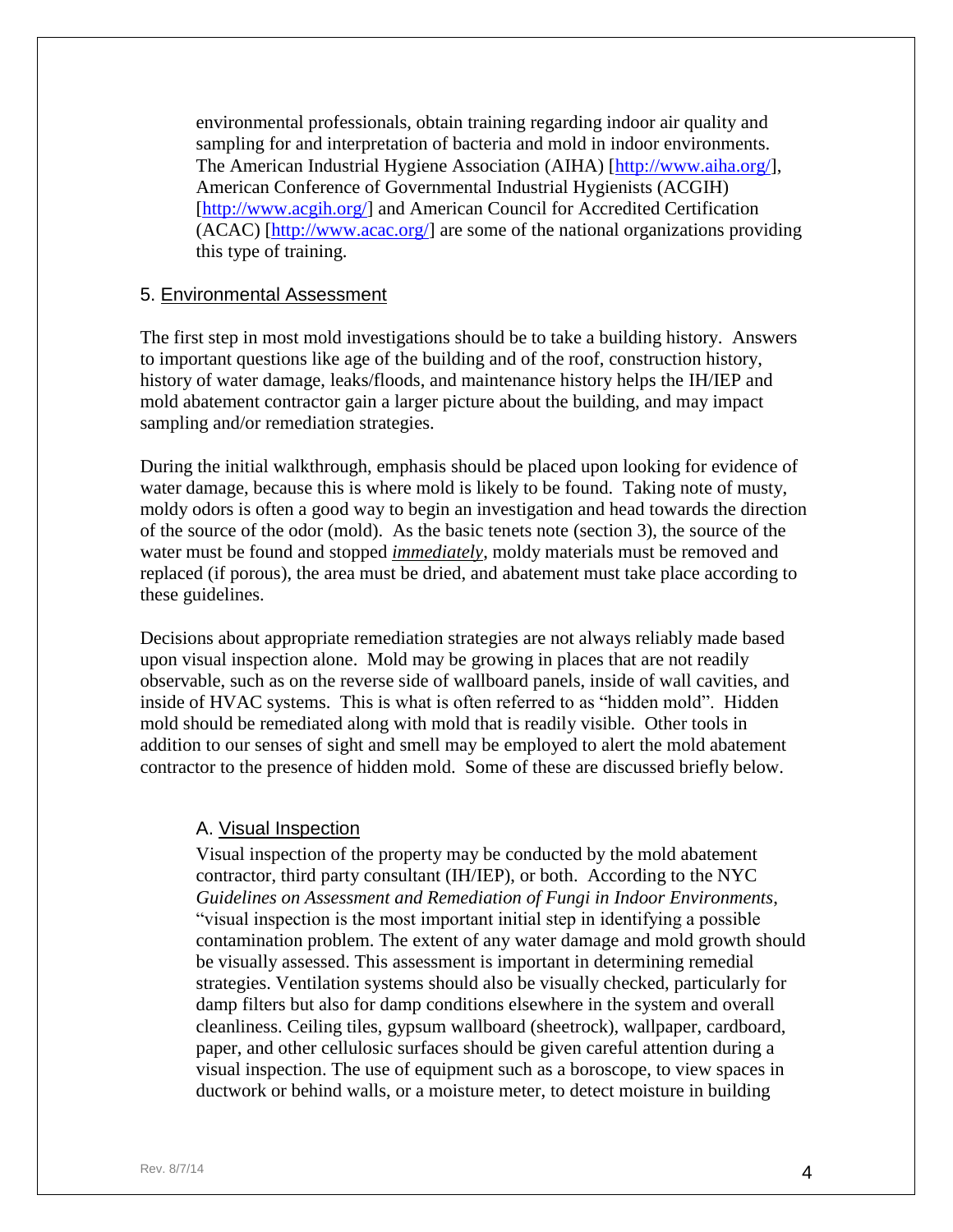materials, may be helpful in identifying hidden sources of fungal growth and the extent of water damage."<sup>1</sup> Thermal imaging can also be used to look for gaps in insulation and can be useful in predicting areas in the building where condensation will likely form, areas susceptible to freeze/thaw cycles, etc. If dampness/high humidity is a possible cause, a hygrometer should be used to measure relative humidity.

#### B. Bulk/Surface Sampling

Bulk or surface sampling is not always necessary, and should not be done indiscriminately. It should only be undertaken when the IH/IEP has a hypothesis or theory that sampling results will help him/her answer. Such sampling is seldom needed for relatively small jobs such as those in homes and other residential settings. If samples are collected, it is important that the right kind of sample is collected and analyzed with the appropriate method that will yield meaningful results. Therefore, be sure to follow these caveats:

- Do not collect samples if you don't know what how to interpret the results
- Do not collect samples if the results will not add any useful information
- If you do collect samples, always call an AIHA EMLAP accredited  $lab<sup>6</sup>$  first to discuss the type of information that you hope to gain, and check to make sure that the particular sampling method you are planning to use will give you what you are looking for.
- Do not sample if the results will not affect your remediation plan.

For more information about testing, refer to the CT DPH fact sheet, *Indoor Air Quality Testing Should Not Be Your First Move*<sup>7</sup> *.*

#### C. Air Monitoring

1. The same caveats mentioned above for bulk and surface samples apply to collecting air samples for fungi. Samples should not be collected indiscriminately, but only by an IH/IEP to support or refute a hypothesis. Such sampling is seldom needed in homes or other residential settings. Professional judgment based upon experience and training should guide the IH/IEP who uses air sampling judiciously as a tool. Communication with an AIHA EMLAP certified laboratory is highly recommended *before* samples are collected. This is to ensure that the proper collection and analytical methods will be used on a particular job to yield meaningful results for the project.

2. There are no standards for comparison with any air samples collected for microbial agents. Data must be evaluated by an IH/IEP within the context of the entire investigation. Decisions about whether to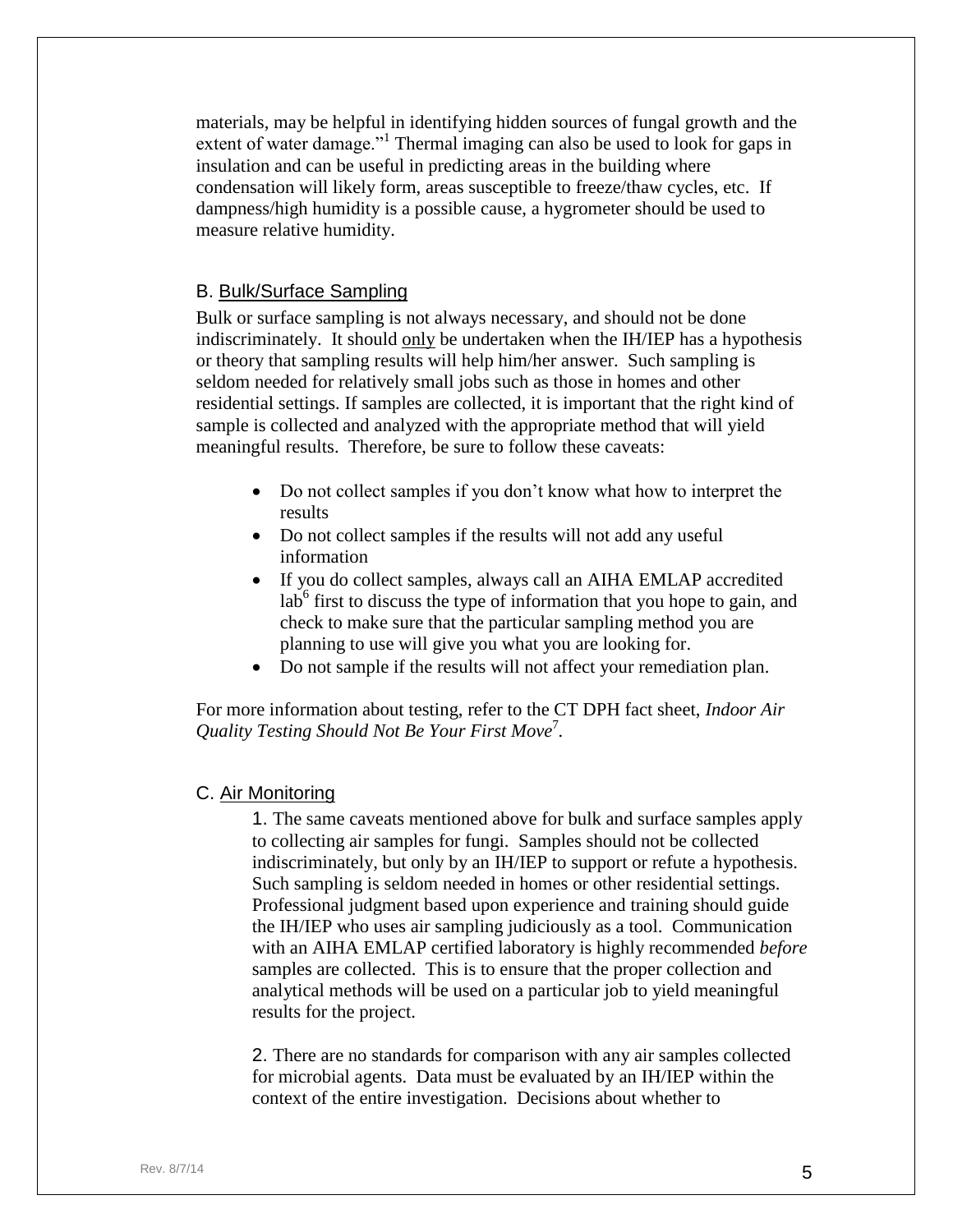clean/remediate are almost never made based solely upon air monitoring data.

3. Air monitoring may be useful if the presence of mold is suspected (e.g., musty odors) but cannot be identified by visual inspection due to hidden mold, or colorless or light colored fungi which may not be visible to the naked eye, or bulk sampling (i.e., bulk sampling for hidden mold). The purpose of such air monitoring is to aid in determining the location and/or extent of contamination.

4. Air monitoring may be necessary if there is evidence from a visual inspection or bulk sampling that ventilation systems may be contaminated. The purpose of such air monitoring is to assess the extent of contamination throughout a building. It is preferable to conduct sampling while ventilation systems are operating.

5. If air monitoring is performed, for comparative purposes, outdoor air samples should be collected concurrently at a building supply air intake if possible, and at a location representative of outdoor air. For additional information on air sampling, refer to the American Conference of Governmental Industrial Hygienists' book, Bioaerosols: Assessment and Control<sup>8</sup>.

6. Post remediation sampling results are almost never zero. This is because mold is everywhere. Even after a thorough cleaning, some mold normally found outdoors will likely migrate into the area as soon as the remediation is complete. The goal of remediation stated in IICRC S520 is to return a condition 2 or 3 site to that of condition 1 (normal fungal ecology). Refer to the Remediation section (section 6) of this document for definitions.

#### D. Analysis of Environmental Samples

CT DPH recommends the use of laboratories accredited by the American Industrial Hygiene Association's Environmental Microbiology Laboratory Accreditation Program (EMLAP) to analyze viable and non-viable air samples and bulk/surface samples for bacteria and fungi in indoor environments. Participation in EMLAP ensures that the lab uses documented quality controlled procedures, and participates in quarterly proficiency testing.<sup>6</sup>

There are some specialty procedures that the IH/IEP may choose, because he/she feels that they may add information that they cannot obtain from culturable or spore trap sampling, or bulk or swab sampling. Some of these specialty procedures include QPCR (quantitative polymerase chain reaction), ergosterol as a measure of fungal biomass (for large-scale buildings and research projects) and endotoxin (for gram negative bacteria, which may also be present during floods).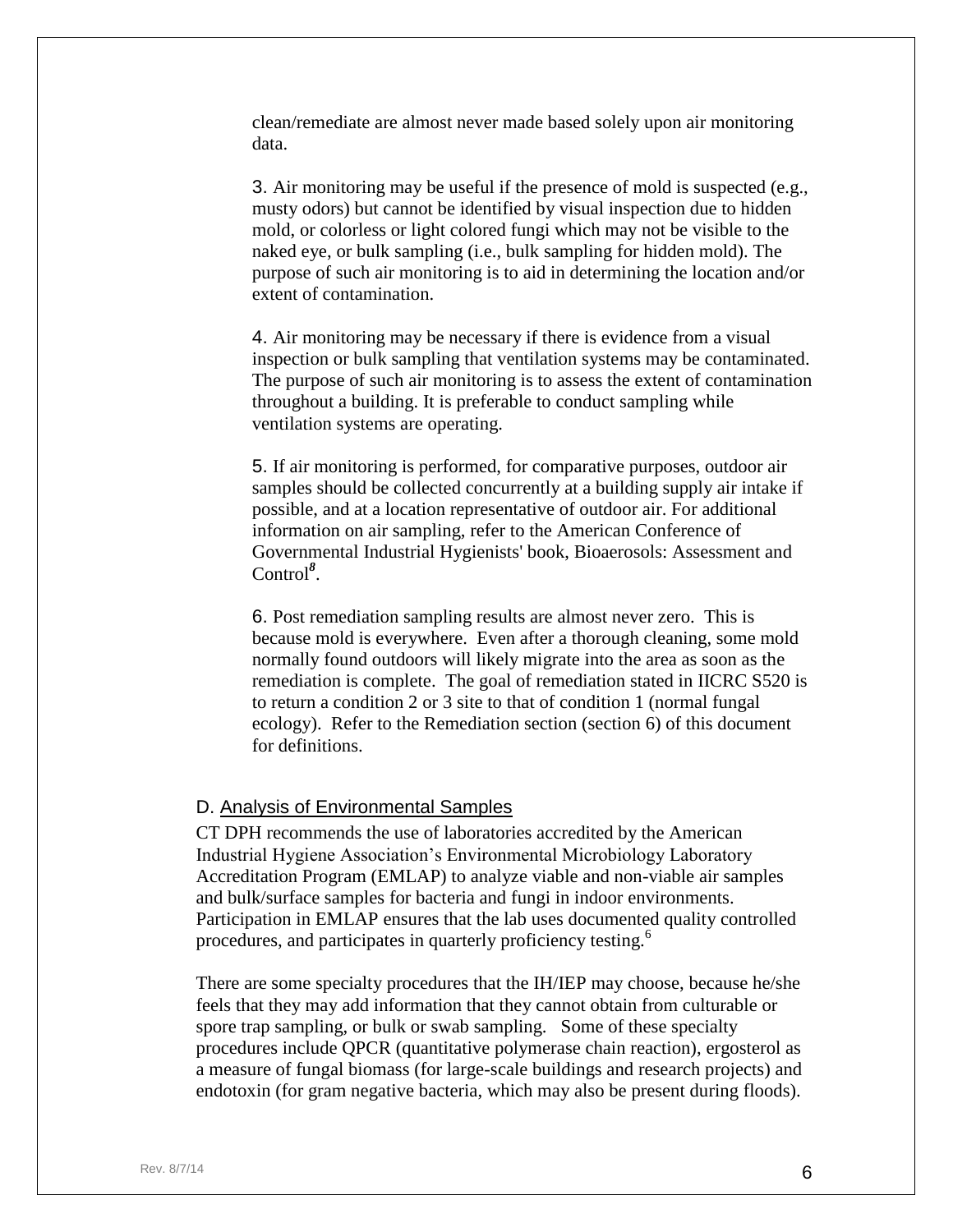Laboratories with a great deal of experience should be used to perform these analytical procedures. They are often university, government, or research laboratories. IH/IEPs desiring to include some of these specialty procedures as part of their sampling plan on mold abatement jobs are encouraged to call CT DPH, Environmental and Occupational Health Assessment Program, Indoor Environmental Quality Unit at 860-509-7742 *prior to the start of the job* to discuss this further.

#### 6. Remediation

The intent of the *Connecticut Guidelines for Mold Abatement Contractors* is not to write a technical procedures and practices document, but rather, to refer readers to documents containing this technical information, such as the *IICRC S520*<sup>5</sup> and *NYC Guidelines*<sup>1</sup>. We point to differences in approaches, and call the readers' attention to key points that mold abatement contractors should be aware of.

The goal for remediation should be:

- To eliminate visible mold
- To reduce hidden mold
- To restore the microbial composition to that normally found in ambient outdoor and non-affected indoor areas

A. Factors to Consider When Planning Mold Abatement

Indoor mold problems arise from water problems. *Knowing whether the water problems are chronic, or a one-time occurrence helps inform how the remediation project will be designed and executed.* 

An interdisciplinary approach is often required in order to perform mold abatement. For example, Heating, Ventilation, and Air-Conditioning (HVAC) engineers, hospital infection control practitioners, and facilities engineers may all be a part of the remediation planning team, depending upon the setting.

Note that other types of abatement work (i.e., lead and asbestos abatement) often include water sprays and/or misting for dust control. However, on mold abatement projects, an important goal is to dry out the environment to prevent mold from propagating. Professional judgment must be used based upon training and experience when deciding upon the best method(s) for dust control on a mold abatement job, but consideration should be given to HEPA (high efficiency particulate air) vacuuming in place of, or in conjunction with the judicious use of light misting to suppress dust in the work area. Refer to the most recent edition of *IICRC S520*<sup> $3$ </sup> for further information.

#### A. Determining Scope of Work

The most common method for determining the scope and safety precautions to be used in a mold abatement project is to estimate the size of the contaminated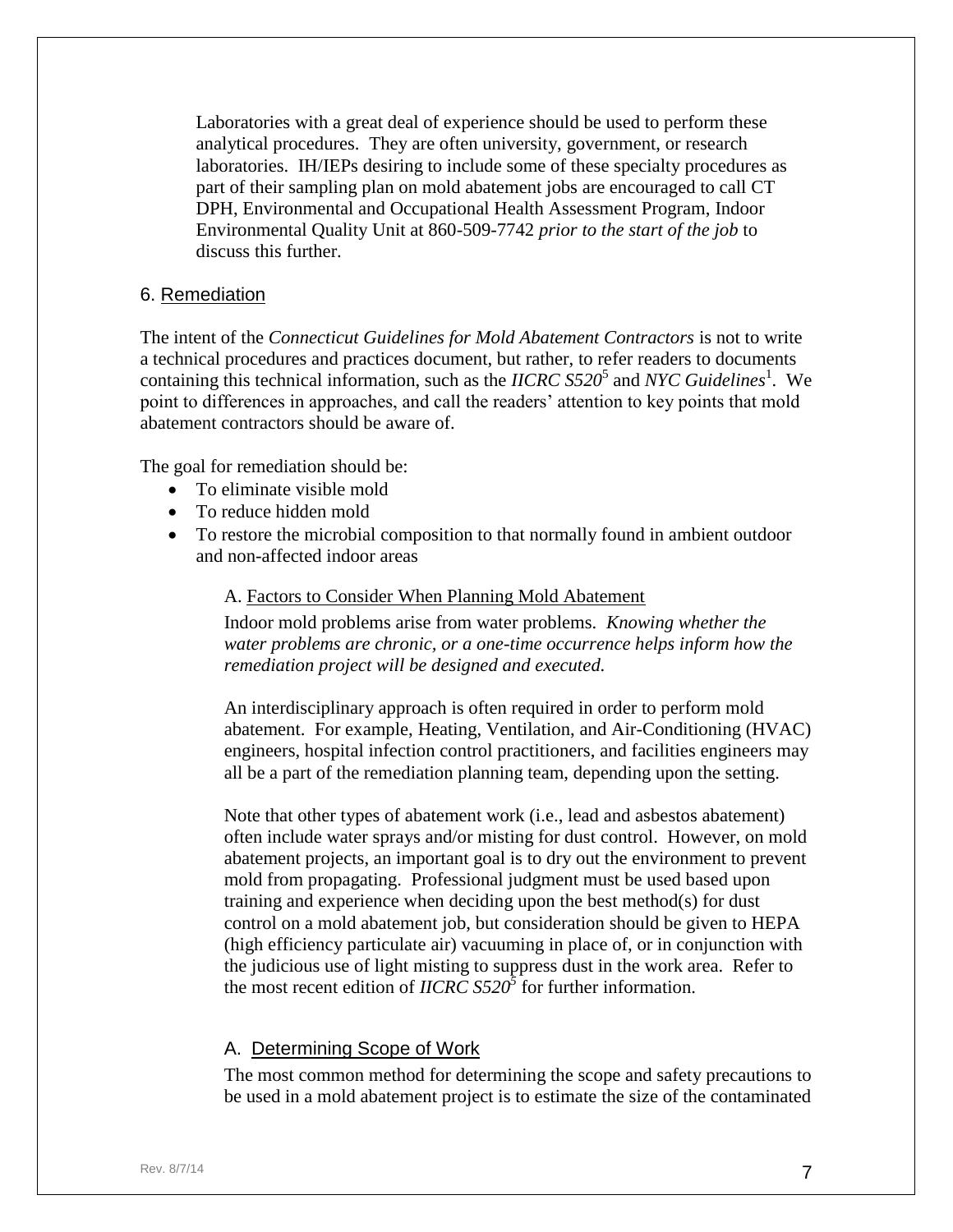area by visual inspection. This method is used in both the NYC and EPA Guidelines<sup>1, 2</sup>. The "size of contamination" concept has gained popular acceptance because it is easy to understand and communicate, and is workable if the water damage is stopped and handled right away, within the first two days. However, if the water is not stopped and the property is not dried out thoroughly within 48 hours, mold will grow, and can infest porous surfaces. The problem with the "size alone" concept is several fold:

- It does not take into account the possible presence of hidden mold. If the water caused a significant amount of damage, and the area remained wet/damp for more than 48 hours, there is a good likelihood that mold is growing in both places that are visible and behind/inside visible areas (such as wall cavities, attics, crawl spaces, etc.).
- The "size alone" concept does not take into account special populations/settings such as hospitals, nursing homes, rehabilitation facilities, same-day surgery centers or other medical treatment facilities, or private residences where a chronically debilitated patient lives.

Rather than relying upon "size of contamination" for project planning, the IICRC S520 [voluntary] *Standard and Reference Guide for Professional Mold Remediation<sup>5</sup>* uses the terms *Conditions 1, 2 and 3* to define indoor environments relative to mold. A table comparing/contrasting this approach with the size of contamination approach described in the NYC Guidelines is presented below.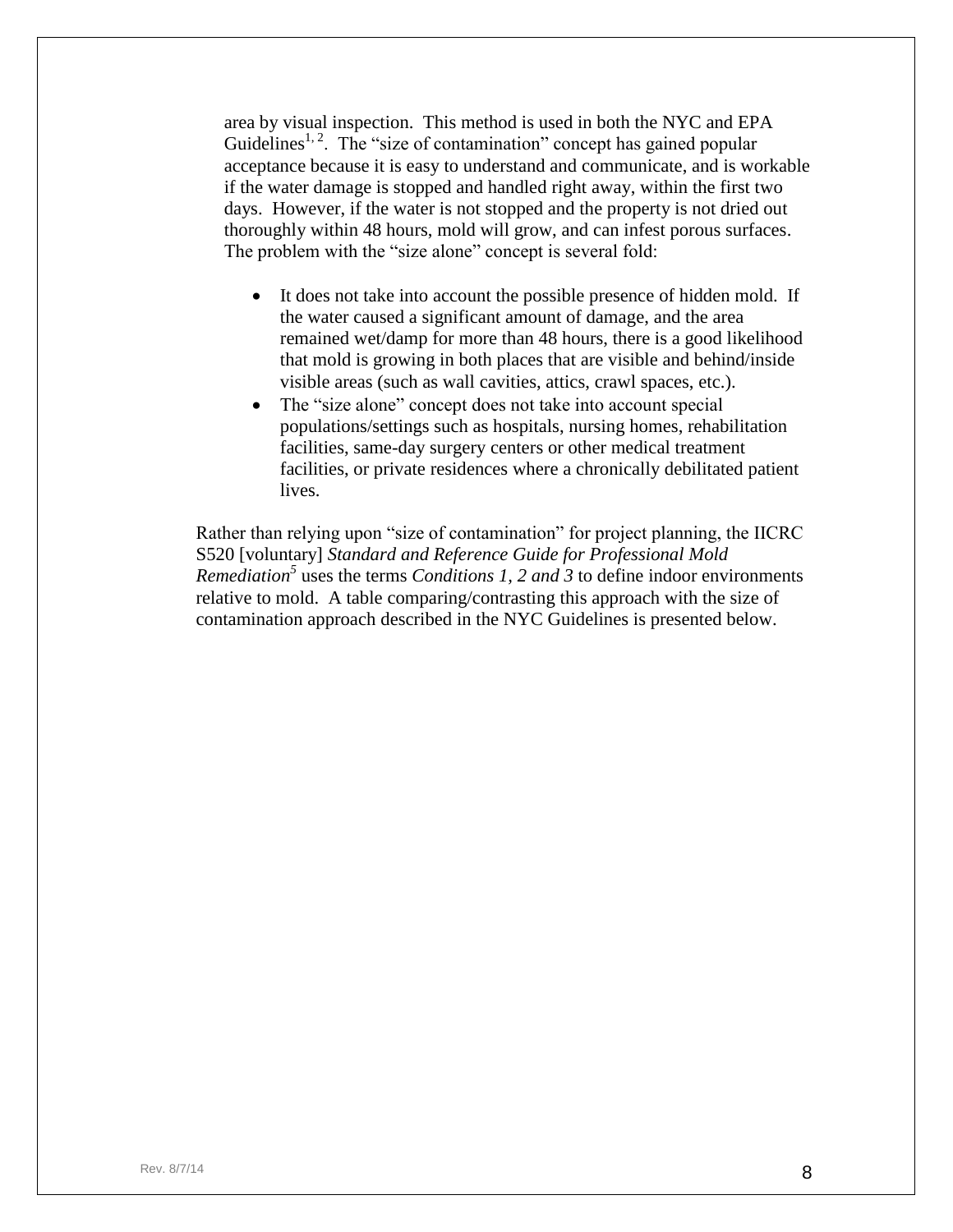| IICRC $S520^5$                                                                                                                                                                                                                                                             | <b>NYC</b> Guidelines<br>(Note that the NYC Guides refers to active growth)                         |
|----------------------------------------------------------------------------------------------------------------------------------------------------------------------------------------------------------------------------------------------------------------------------|-----------------------------------------------------------------------------------------------------|
| <b>Condition 1 (normal fungal ecology):</b><br>An indoor environment that may have<br>settled spores, fungal fragments or traces of<br>actual growth whose identity, location and<br>quantity are reflective of normal fungal<br>ecology for a similar indoor environment. | N/A                                                                                                 |
| <b>Condition 2 (settled spores):</b><br>An indoor environment that is primarily<br>contaminated with settled spores that were<br>dispersed directly or indirectly from a<br>Condition 3 area, and which may have<br>traces of actual growth.                               | N/A                                                                                                 |
| <b>Condition 3 (actual growth):</b><br>An indoor environment that is primarily<br>contaminated with the presence of actual<br>mold growth and associated spores. Actual                                                                                                    | Level I: Small Isolated Areas (10 sq. ft or<br>less) - e.g., ceiling tiles, small areas on<br>walls |
| growth includes growth that is active or<br>dormant, visible or hidden.                                                                                                                                                                                                    | Level II: Mid-Sized Isolated Areas (10 -<br>30 sq. ft.) - e.g., individual wallboard<br>panels.     |
|                                                                                                                                                                                                                                                                            | Level III: Large Isolated Areas (30 - 100<br>square feet) - e.g., several wallboard<br>panels.      |
|                                                                                                                                                                                                                                                                            | Level IV: Extensive Contamination<br>(greater than 100 contiguous square feet in<br>an area)        |
| Section 11 of S520 (December 2003<br>version): HVAC Remediation                                                                                                                                                                                                            | <b>Level V: Remediation of HVAC Systems</b>                                                         |
| Section 12 of S520 (December 2003<br>version): Contents Remediation                                                                                                                                                                                                        | <b>Contents Remediation - not covered</b>                                                           |

CT DPH recommends that for general purposes, mold abatement contractors employ the IICRC S520 method to describe the scope of their remediation project. It may be desirable to use the "size of contamination" approach as ascribed to in the NYC and EPA guidelines to help decide upon the initial type of containment to be used (i.e., source containment, local [mini], or full scale containment). Be prepared to expand the type of containment used if additional contamination or hidden mold is found.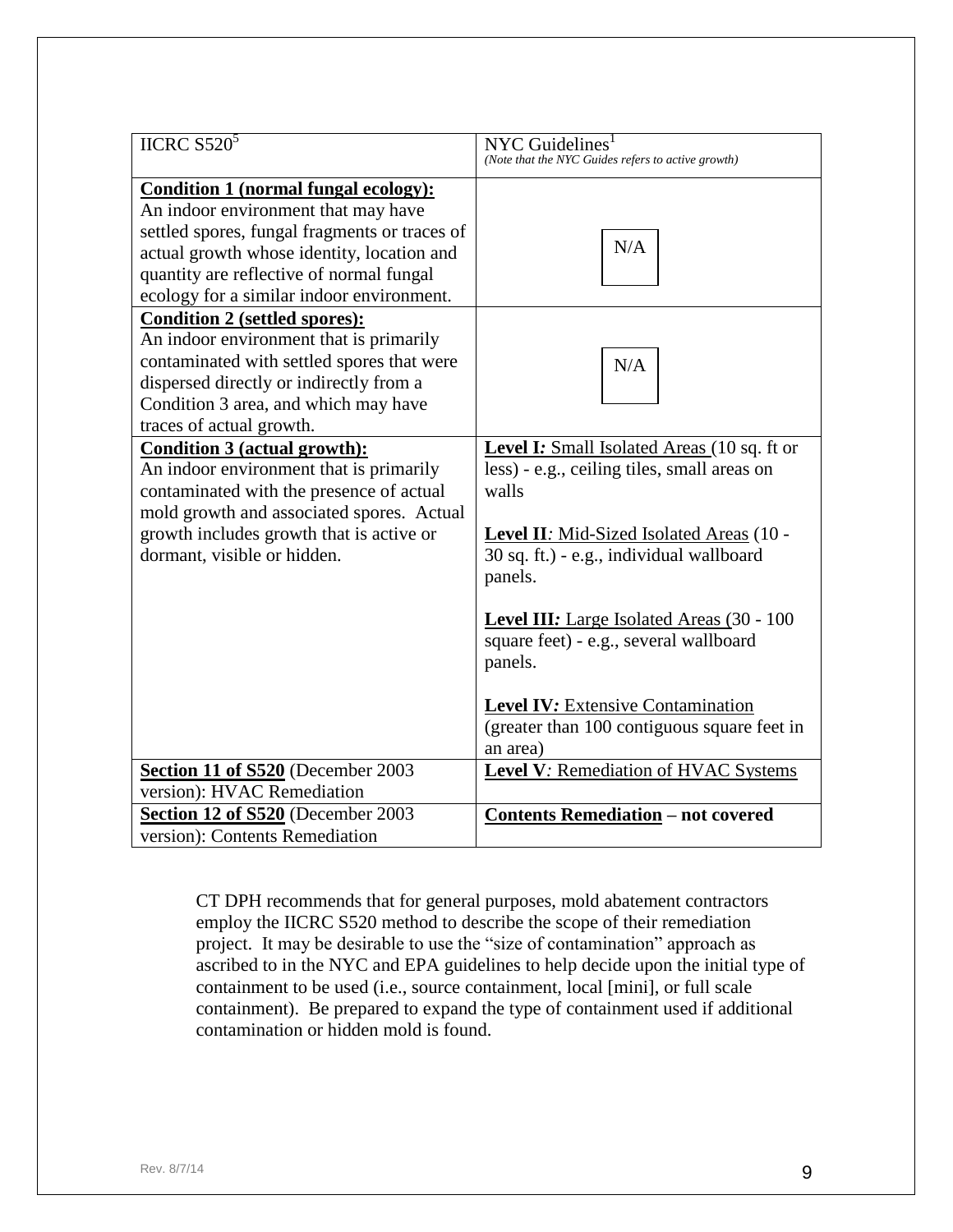Although the majority of technical procedures and practices are covered in IICRC S520 that CT DPH recommends mold abatement contractors follow, there are several specifics in S520 that warrant special attention:

- When performing structural remediation, the contaminated area must be isolated from non-contaminant areas to prevent cross-contamination. This usually involves building a barrier or containment structure, usually made with polyethylene sheeting. The containment structure should be checked to make sure that it does not leak, is strong enough to withstand the number of negative air machines that will be placed inside, and if pressure differentials are lost, containment flaps will close so that contaminated materials remain inside of the structure. Experience and training will help guide the contractor regarding size and construction of containment, *but be prepared to expand the containment structure when additional mold is found (i.e., hidden mold), and the scope of the project is expanded.*
- If abrasive tools are to be used, the abatement contractor should establish HEPA filtered negative air in the workspace. This limits the potential spread of contamination
- *"Physically removing mold contamination is the primary means of remediation"5.* This means that it is not acceptable to simply spray a product over mold to cover it up. Indiscriminant use of antimicrobial products, coatings, sealants, and cleaning chemicals is also not recommended. They may be used as complimentary tools on certain surfaces *after the mold has been removed*.
- Mold resistant coatings/sealants should not be sprayed on top of actively growing mold.
- Fungicidal coatings (those rated to kill mold) should not be used as sealants or encapsulants on active, viable mold.
- The use of antimicrobial agents in the form of fogging agents is not recommended for mold remediation in buildings. These are gas or vaporphase antimicrobials that, by the nature of the delivery system, do not offer enough concentration and contact time to be effective at killing mold. Other problems include toxicity, inefficient capture rate, and the fact that physical removal is still necessary after fogging.
- Biocides are useful in treating indoor environments flooded with raw sewage<sup>5,9</sup>.

## 7. Remediation of Heating, Ventilation, and Air-Conditioning (HVAC) Systems

IICRC S520, Section 11 is devoted to the remediation of HVAC systems. This section refers to the National Air Duct Cleaners Association's (NADCA) document, *ACR 2006: Assessment, Cleaning, and Restoration of HVAC Systems<sup>10</sup>*. This document has become an industry standard. CT DPH recommends that mold abatement contractors engaged in remediation of HVAC systems follow S520 section 11 (or appropriately re-numbered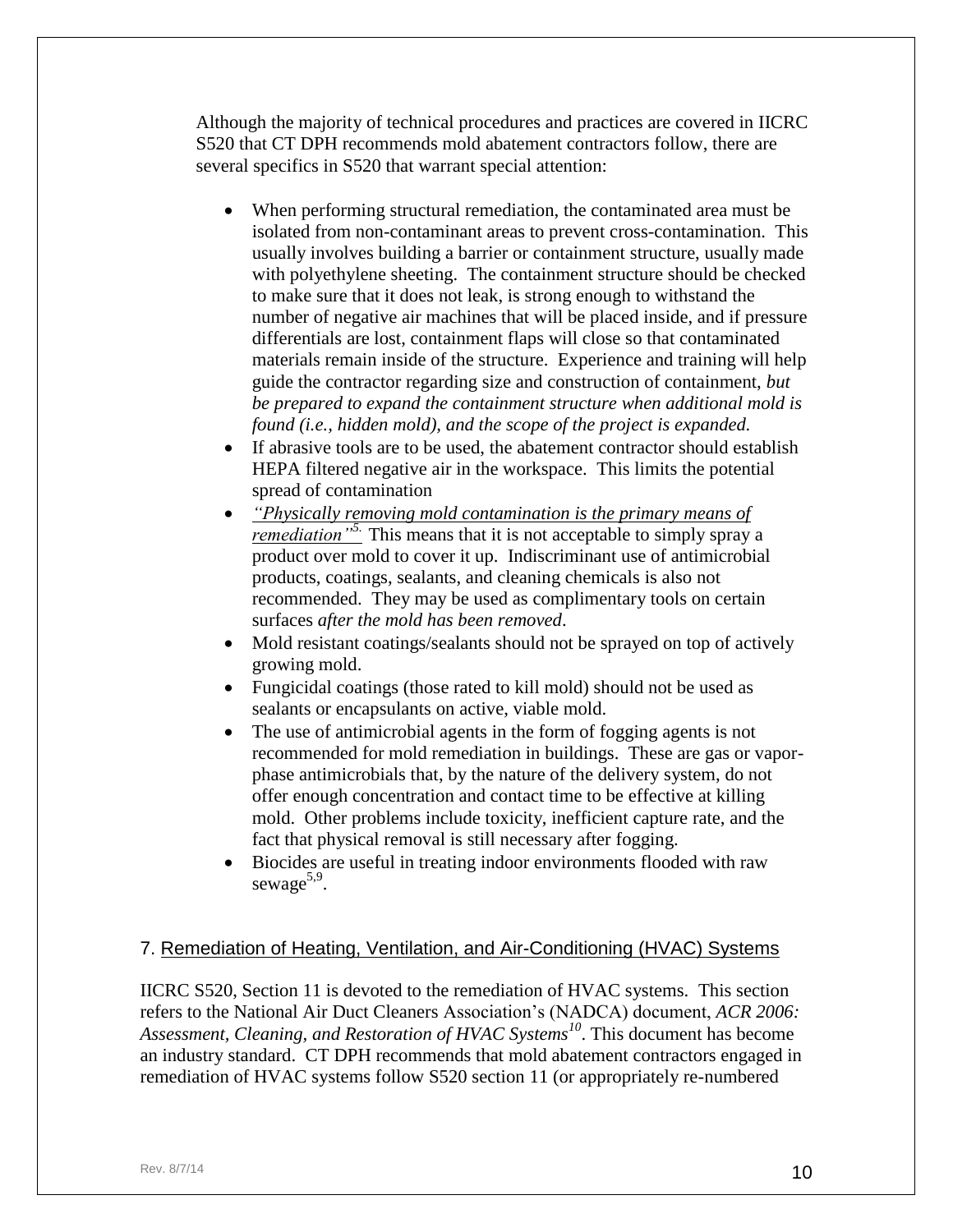section in future revisions) document thoroughly, and refer to NADCA ACR 2006 for further technical information.

As mentioned above, the majority of technical procedures and practices are covered in the IICRC S520 that CT DPH recommends mold abatement contractors follow. However, there are a few key points in S520 that warrant special attention:

- Isolating HVAC components from other parts of the building that are undergoing abatement is recommended.
- Use of biocides in HVAC systems is discouraged. If there is a fungal infestation inside of ducts or other HVAC components, *the mold must be physically removed*. It is not appropriate to spray antimicrobial products, coatings, sealants or encapsulants on top of viable or non-viable mold in HVAC systems.
- Use of coatings & sealants prophylactically, (during new installation or new construction) or as a final treatment post-remediation as a lockdown for residual particulate & to provide a smooth, clean surface to deter future fungal activity may be of some value.

# 8. Health and Safety, Hazard Communication

S520 refers to pertinent OSHA Standards for occupational health concerns, including the OSHA General Duty Clause, Emergency Action And Fire Protection Plans, PPE, Respiratory Protection, Asbestos, Lead, Heat Disorders And Health Effects, Confined Spaces, Hazard Communication, Lockout/Tagout, Fall Protection, Noise Protection, And Scaffolds. All of the OSHA standards should be followed during any remediation work.

Contractors that get involved in mold abatement are likely to encounter asbestos and lead on the job at some point. CT DPH has specific regulations for each of these substances. Mold abatement contractors must follow all state regulations pertaining to asbestos and lead. To obtain further information, contacts within CT DPH for each program are provided below. The main web address is [http://www.ct.gov/dph/mold.](http://www.ct.gov/dph/mold) The websites for programs may be found in the Environmental Health Section

CT DPH Asbestos Program 860-509-7367 [www.ct.gov/dph/asbestos](http://www.ct.gov/dph)

CT DPH Lead Program 860-509-7299 [www.ct.gov/dph/lead](http://www.ct.gov/dph/lead)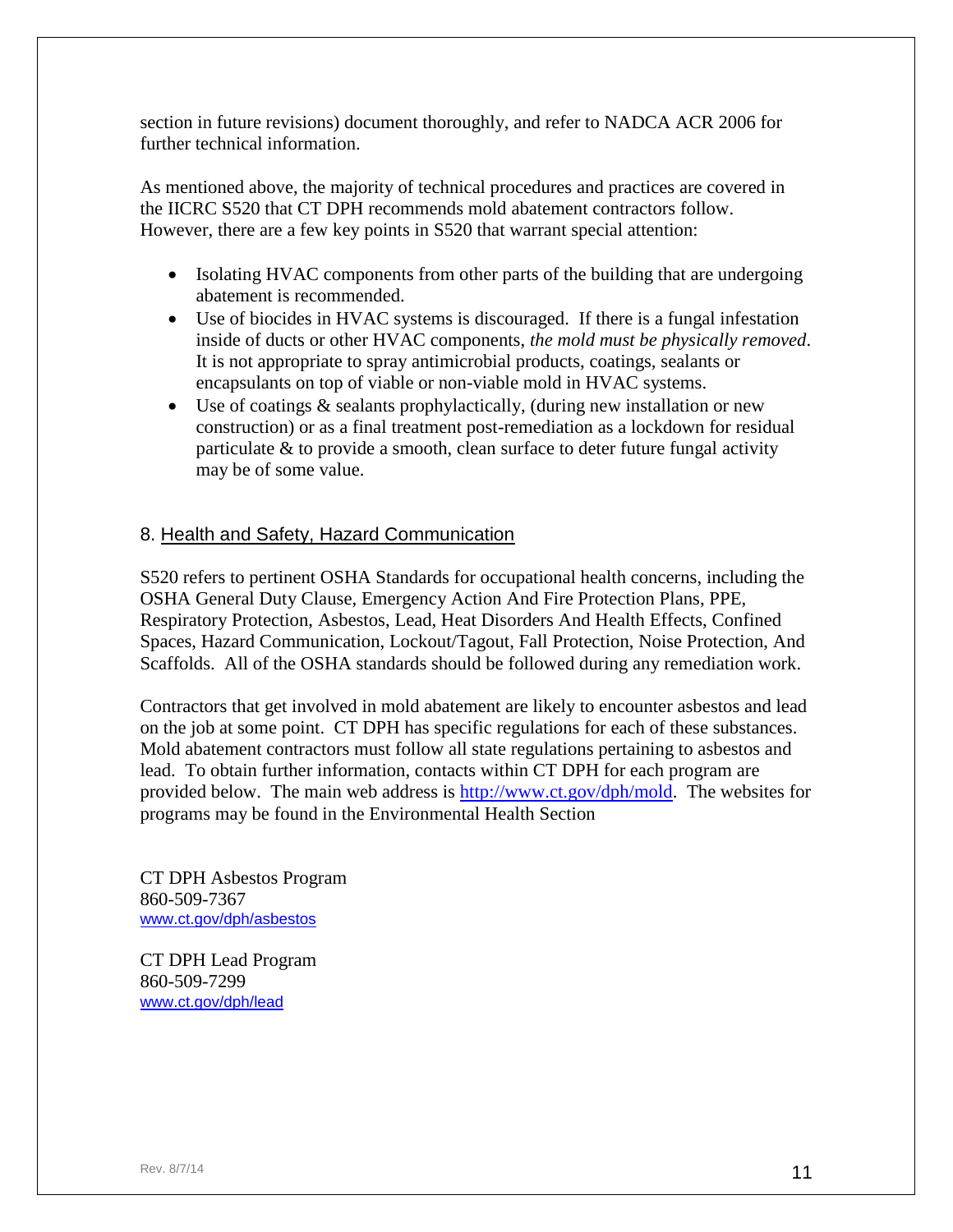## 9. Conclusion

The *Connecticut Department of Public Health* recognizes the fine work of other guidelines that precede the *Connecticut Guidelines for Mold Abatement Contractors*. We have provided recommended guidelines for contractors performing mold abatement. We refer readers to the IIRCR S520<sup>5</sup> and NYC *Guidelines on Assessment and Remediation of* Fungi in Indoor Environments<sup>1</sup> for detailed technical recommendations for most of the technical and procedural specifications needed to perform mold abatement work in a manner that protects building occupants, the abatement workers themselves, and the building structure. We remind readers to keep in mind the basic tenets of mold in indoor environments described in section 3, and conclude by reminding readers that in accordance with Public Act No. 06-195, *An Act Concerning Revisions To Department of Public Health Statutes*, Section 40, the *Connecticut Guidelines for Mold Abatement Contractors* are not to be deemed as regulations.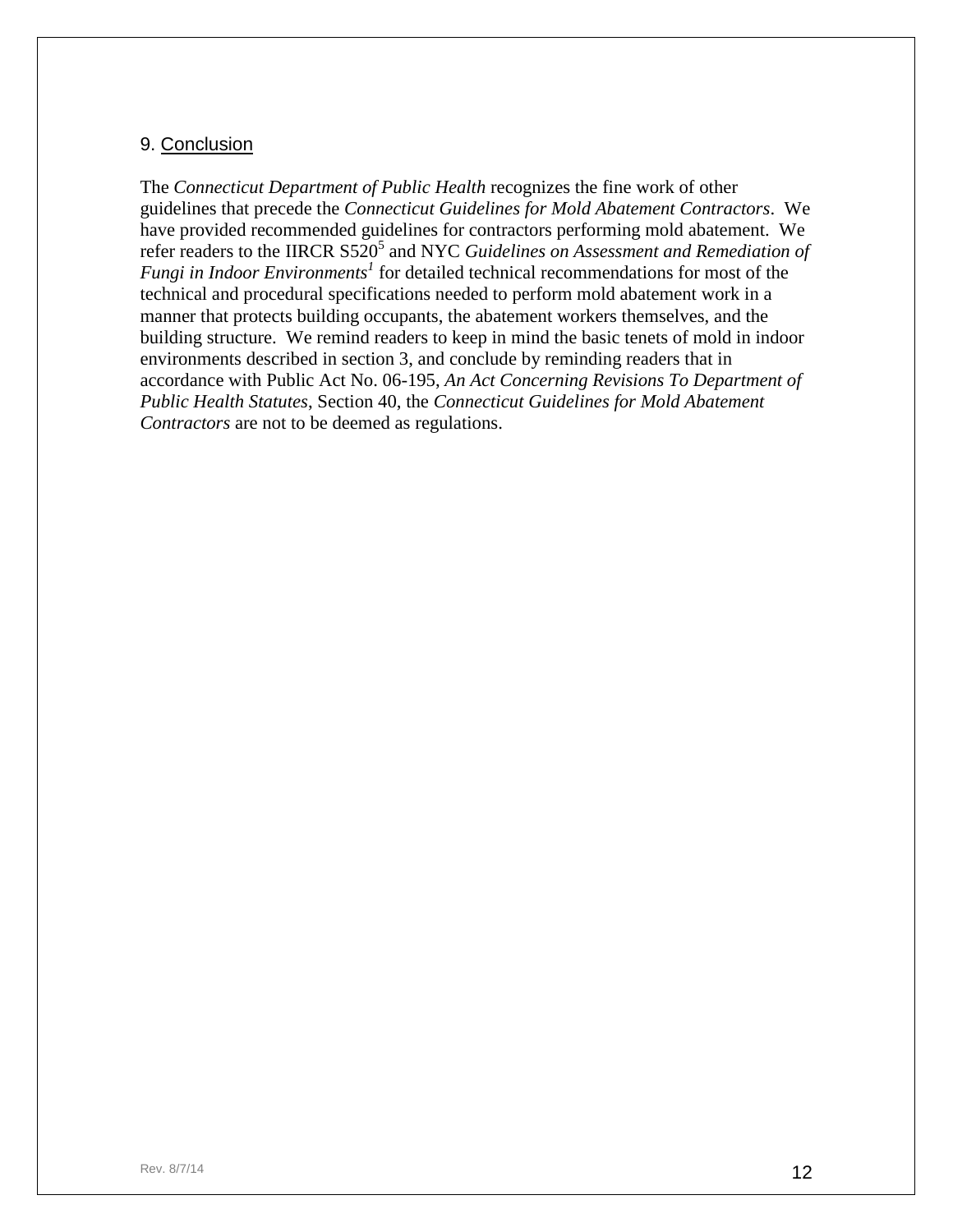## **Acknowledgements**

| Name                      | <b>Affiliation</b>                                 |  |
|---------------------------|----------------------------------------------------|--|
| Cole Stanton              | Fiberlock Technologies, Inc.                       |  |
|                           | <b>IICRC S520 Mold Remediation Standard</b>        |  |
|                           | Committee                                          |  |
| Christopher D'Andrea      | NYC Department of Health and Mental                |  |
|                           | Hygiene                                            |  |
| <b>Gil Cormier</b>        | <b>Occupational Risk Control Services</b>          |  |
|                           | Chair, American Industrial Hygiene                 |  |
|                           | Association Indoor Environmental Quality           |  |
|                           | Committee                                          |  |
| <b>Martin King</b>        | Association of Specialists in Cleaning and         |  |
|                           | Restoration                                        |  |
| <b>Wayne Provost</b>      | J.P. Maguire Associates, Inc.                      |  |
| <b>James Pierce</b>       | Connecticut Department of Labor, OSHA              |  |
|                           | Division                                           |  |
| <b>Robert Baker</b>       | <b>BBJ</b> Environmental                           |  |
|                           | Chair, IICRC S520 Mold Remediation Standard        |  |
|                           | Committee                                          |  |
| Dr. DeWei Li              | <b>Connecticut Agricultural Experiment Station</b> |  |
| Alan Buzzetti             | Connecticut Department of Public Health, Lead      |  |
|                           | Program                                            |  |
| Ron Skomro                | Connecticut Department of Public Health,           |  |
|                           | Asbestos Program                                   |  |
| <b>Suzanne Blancaflor</b> | Connecticut Department of Public Health,           |  |
|                           | <b>Environmental Health Section Chief</b>          |  |
| Joan Simpson              | Connecticut Department of Public Health,           |  |
|                           | Environmental & Occupational Health                |  |
|                           | <b>Assessment Program</b>                          |  |
| <b>Brian Toal</b>         | Connecticut Department of Public Health,           |  |
|                           | Environmental & Occupational Health                |  |
|                           | <b>Assessment Program</b>                          |  |

We would like to thank the many other individuals who offered their thoughts, advice, and assistance during the preparation of this document.

This document was written by Marian L. Heyman, MPH, of the Environmental and Occupational Health Assessment Program, Indoor Environmental Quality Unit, Environmental Health Section.

For further information regarding this document, please contact the Connecticut Department of Public Health, Environmental and Occupational Health Assessment Program at 860-509-7740 or visit our website: [http//:www.ct.gov/dph/mold.](http://www.ct.gov/dph/mold)